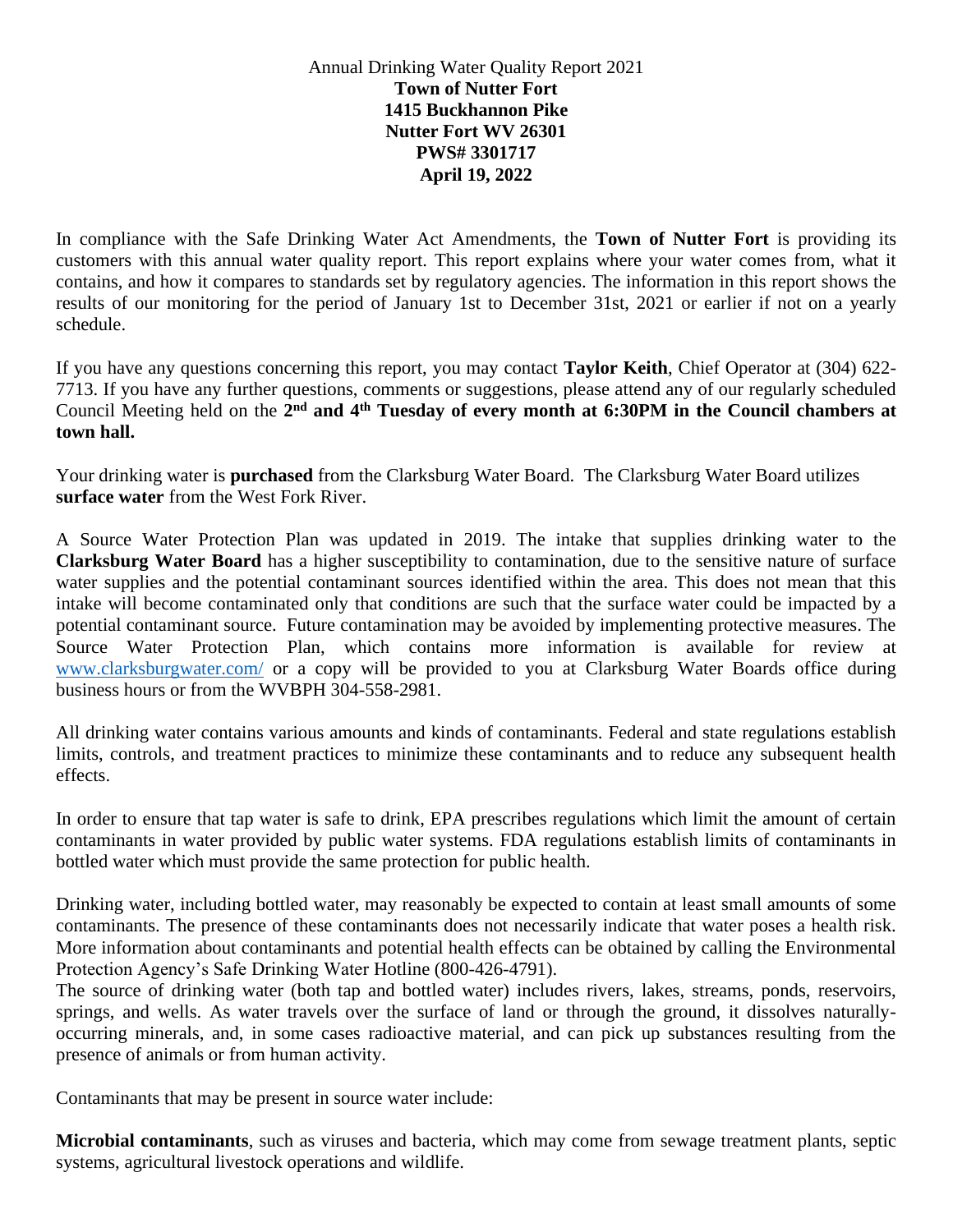**Inorganic contaminants**, such as salts and metals, which can be naturally-occurring, or result from urban storm water runoff, industrial or domestic wastewater discharges, oil and gas production, mining, farming.

**Pesticides and herbicides**, which may come from a variety of sources such as agriculture, urban storm water runoff, and residential uses.

**Organic chemical contaminants**, including synthetic and volatile organic chemicals, which are by-products of industrial processes and petroleum production, and can also come from gas stations, urban storm water runoff, and septic systems.

**Radioactive contaminants**, which can be naturally-occurring or the result of oil and gas production and mining activities.

Some people may be more vulnerable to contaminants in drinking water than the general population. Immunocompromised persons such as persons with cancer undergoing chemotherapy, persons who have undergone organ transplants, people with HIV/AIDS or other immune disorders, some elderly, and infants can be particularly at risk from infections. These people should seek advice about drinking water from their health care providers. EPA/CDC guidelines on appropriate means to lessen the risk of infection by Cryptosporidium and other microbial contaminants are available from the Safe Drinking Water Hotline (800-426-4791).

## **Water Quality Data Table**

Definitions of terms and abbreviations used in the table or report:

- **AL - Action Level**, or the concentration of a contaminant which, when exceeded, triggers treatment or other requirements which a water system must follow.
- **LRAA -** Locational Running Annual Average is an average of sample analytical results for samples taken at a particular monitoring location during the previous four calendar quarters.
- **MCL - Maximum Contaminant Level**, or the highest level of a contaminant that is allowed in drinking water. MCLs are set as close to the MCLGs as feasible using the best available treatment technique.
- **MCLG - Maximum Contaminant Level Goal**, or the level of a contaminant in drinking water below which there is no known or expected risk to health. MCLGs allow for a margin of safety.
- **MRDL - Maximum Residual Disinfectant Level,** or the highest level of disinfectant allowed in drinking water. There is convincing evidence that addition of disinfectant is necessary to control microbial contaminants.
- **MRDLG - Maximum Residual Disinfectant Level Goal**, or the level of drinking water disinfectant below which there is no known or expected risk to health. MRDLGs do not reflect benefits of use of disinfectants to control microbial contaminants.
- **N/A** not applicable
- **ND** Not Detectable, no contaminants were detected in the sample(s) taken.
- **NE**  not established
- **NTU** Nephelometric Turbidity Unit, used to measure cloudiness in water
- **ppb** parts per billion or micrograms per liter **(µg/l)**
- **pCi/L** picocuries per liter (a measure of radioactivity)
- **ppm**  parts per million or milligrams per liter **(mg/l)**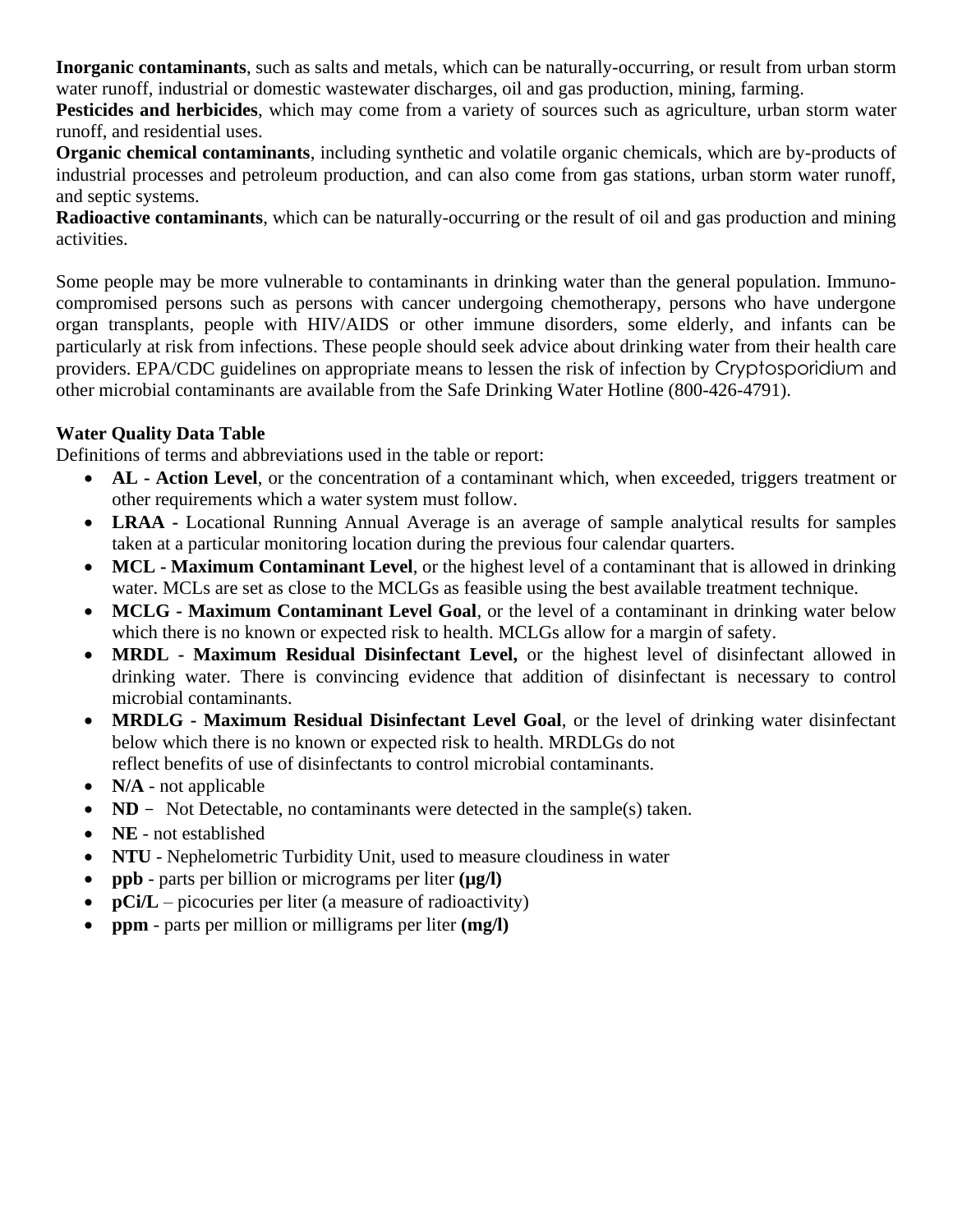The **Town of Nutter Fort** and the **Clarksburg Water Board** routinely monitors for contaminants in your drinking water according to federal and state laws. The tables below show the results of our monitoring for contaminants.

| <b>Disinfectant</b> |                         |                                 |                           |              |                |                                                 |
|---------------------|-------------------------|---------------------------------|---------------------------|--------------|----------------|-------------------------------------------------|
| <b>Contaminant</b>  | <b>Violation</b><br>Y/N | <b>Level</b><br><b>Detected</b> | Unit of<br><b>Measure</b> | <b>MRDLG</b> | <b>MRDL</b>    | <b>Likely Source of</b><br><b>Contamination</b> |
| Chlorine            | N                       | RAA<br>1.08                     | ppm                       | 4            | $\overline{4}$ | Water additive used to control<br>microbes      |
|                     |                         | Range<br>$0.81 - 1.26$          |                           |              |                |                                                 |

| <b>Disinfection Byproducts</b>                                |                         |                               |                     |                           |             |            |                                              |
|---------------------------------------------------------------|-------------------------|-------------------------------|---------------------|---------------------------|-------------|------------|----------------------------------------------|
| Contaminant &<br><b>Sample Site</b>                           | <b>Violation</b><br>Y/N | <b>Highest</b><br><b>LRAA</b> | Range<br>(low/high) | <b>Unit of</b><br>measure | <b>MCLG</b> | <b>MCL</b> | Likely source of<br><b>Contamination</b>     |
| *Haloacetic acids<br>(HAA5)<br>1415 Buckhannon Pike           | Y                       | 26.7                          | 11.7 / 55.4         | ppb                       | NA          | 60         | By-product of drinking<br>water disinfection |
| **Total<br>trihalomethanes<br>(TTHMs)<br>1415 Buckhannon Pike | Y                       | 48.55                         | 12/99               | ppb                       | NA          | 80         | By-product of drinking<br>water chlorination |

\*\*Some people who drink water containing trihalomethanes in excess of the MCL over many years may experience problems with their liver, kidneys, or nervous system, and may have an increased risk of cancer.

\*Some people who drink water containing haloacetic acids in excess of the MCL over many years may have an increased risk of cancer.

**Lead and Copper -** Copper and Lead samples were collected from 20 area residences on June 29<sup>th</sup> and December 21st, 2021

| <b>Contaminant</b> | <b>Monitoring</b><br><b>Period</b> | 90 <sup>th</sup><br>Percentile | Range            | Unit of<br><b>Measure</b> | AL  | <b>Sites</b><br>Over AL | <b>Likely Source of</b><br><b>Contamination</b>                             |
|--------------------|------------------------------------|--------------------------------|------------------|---------------------------|-----|-------------------------|-----------------------------------------------------------------------------|
| Copper, Free       | 2021                               | 0.074                          | $0.0018 - 0.232$ | ppm                       | 1.3 | $\theta$                | Corrosion of household<br>plumbing systems; erosion<br>of natural deposits. |
| Lead               | 2021                               | 2.35                           | $0.00 - 7.5$     | ppb                       | 15  | $\theta$                | Corrosion of household<br>plumbing systems; erosion<br>of natural deposits  |

If present, elevated levels of lead can cause serious health problems, especially for pregnant women and young children. Lead in drinking water is primarily from materials and components associated with service lines and home plumbing. **The Town of Nutter Fort** is responsible for providing high quality drinking water, but cannot control the variety of materials used in plumbing components. When your water has been sitting for several hours, you can minimize the potential for lead exposure by flushing your tap for 30 seconds to 2 minutes before using water for drinking or cooking. If you are concerned about lead in your drinking water, you may wish to have your water tested. Information on lead in drinking water, testing methods and steps you can take to minimize exposure is available from the Safe Drinking Water Hotline at 1-800-426-4791 or at [http://www.epa.gov/safewater/lead.](http://www.epa.gov/safewater/lead)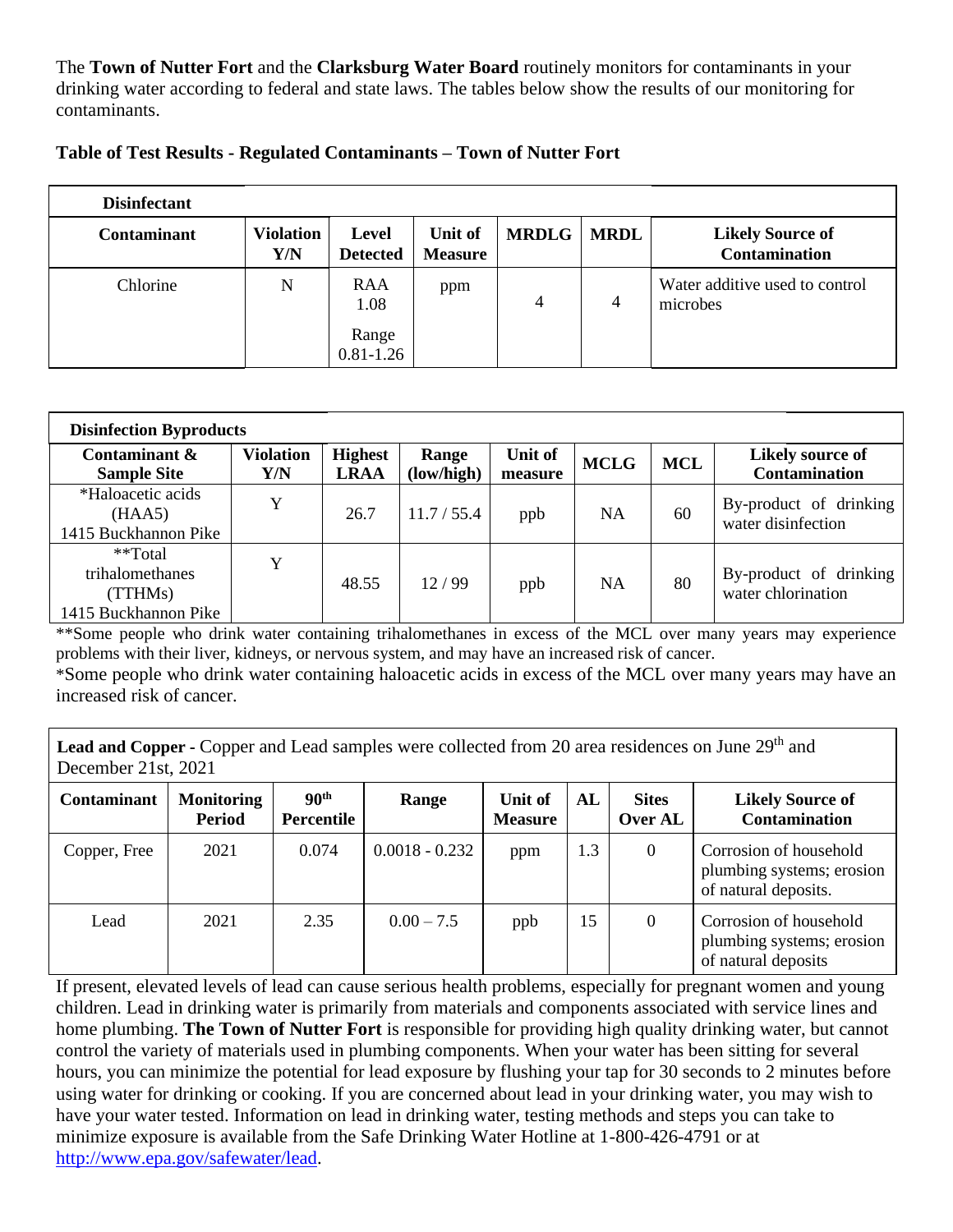In the 2021 calendar year, the Town of Nutter Fort had the below noted violation(s) of drinking water regulations.

| <b>Date</b> | <b>Number</b>   | <b>Type / Name</b>                           | <b>Compliance Period</b> |
|-------------|-----------------|----------------------------------------------|--------------------------|
| 8/13/2021   | 2021 - 560835   | 52 / Follow-Up or Routine Tap M/R (LCR)      | $1/1/2021 - 6/30/2021$   |
| 9/16/2021   | 2021 - 560838   | 75 / Public Notice Rule Linked to Violation  | $4/1/2020 - 6/30/2020$   |
| 9/16/2021   | 2021 - 560839   | 75 / Public Notice Rule Linked to Violation  | $4/1/2020 - 6/30/2020$   |
| 11/12/2021  | $2022 - 560840$ | 66 / Lead Consumer Notice (LCR)              | 9/29/21                  |
| 2/15/2022   | $2022 - 560843$ | 72 / CCR Adequacy/Availability/Content       | 10/1/2021                |
| 8/13/2021   | $2021 - 11441$  | 27 / Monitoring, Routine (DBP), Major (HAA5) | $4/1/2021 - 6/30/2021$   |
| 8/13/2021   | $2021 - 11440$  | 27 / Monitoring, Routine (DBP), Major (TTHM) | $4/1/2021 - 6/30/2021$   |
| 11/16/2021  | $2022 - 11607$  | 27 / Monitoring, Routine (DBP), Major (HAA5) | $7/1/2021 - 9/30/2021$   |
| 11/16/2021  | $2022 - 11578$  | 27 / Monitoring, Routine (DBP), Major (TTHM) | $7/1/2021 - 9/30/2021$   |

The Town of Nutter Fort missed a Disinfection By Product (DBP) sample in the 2<sup>nd</sup> quarter of 2021, therefore the system cannot verify the quality of the water or quantity of DBP's during that time frame. All other violations were related to paperwork and reporting.

We have made every effort and taken every precaution to return to compliance.

Some or all of our drinking water is supplied from another water system. The table below lists some of the drinking water contaminants which were detected in 2021. The entire list can be found at [www.clarksburgwater.com/](http://www.clarksburgwater.com/)

**Table of Test Results - Regulated Contaminants** *–* **Clarksburg Water Board**

| <b>Disinfectant</b>        |                |                   |                     |                    |                |                |                                            |
|----------------------------|----------------|-------------------|---------------------|--------------------|----------------|----------------|--------------------------------------------|
| Contaminant                | Violation      | Level<br>Detected | Range<br>(low/high) | Unit of<br>Measure | <b>MRDLG</b>   | <b>MRDL</b>    | Likely Source of<br>Contamination          |
| Chlorine<br>(water plant)  | N <sub>o</sub> | <b>RAA</b><br>1.5 | 1.2 / 1.8           | ppm                | $\overline{4}$ | 4              | Water additive used to<br>control microbes |
| Chlorine<br>(distribution) | No             | <b>RAA</b><br>1.4 | 1.2/1.6             | ppm                | 4              | $\overline{4}$ | Water additive used to<br>control microbes |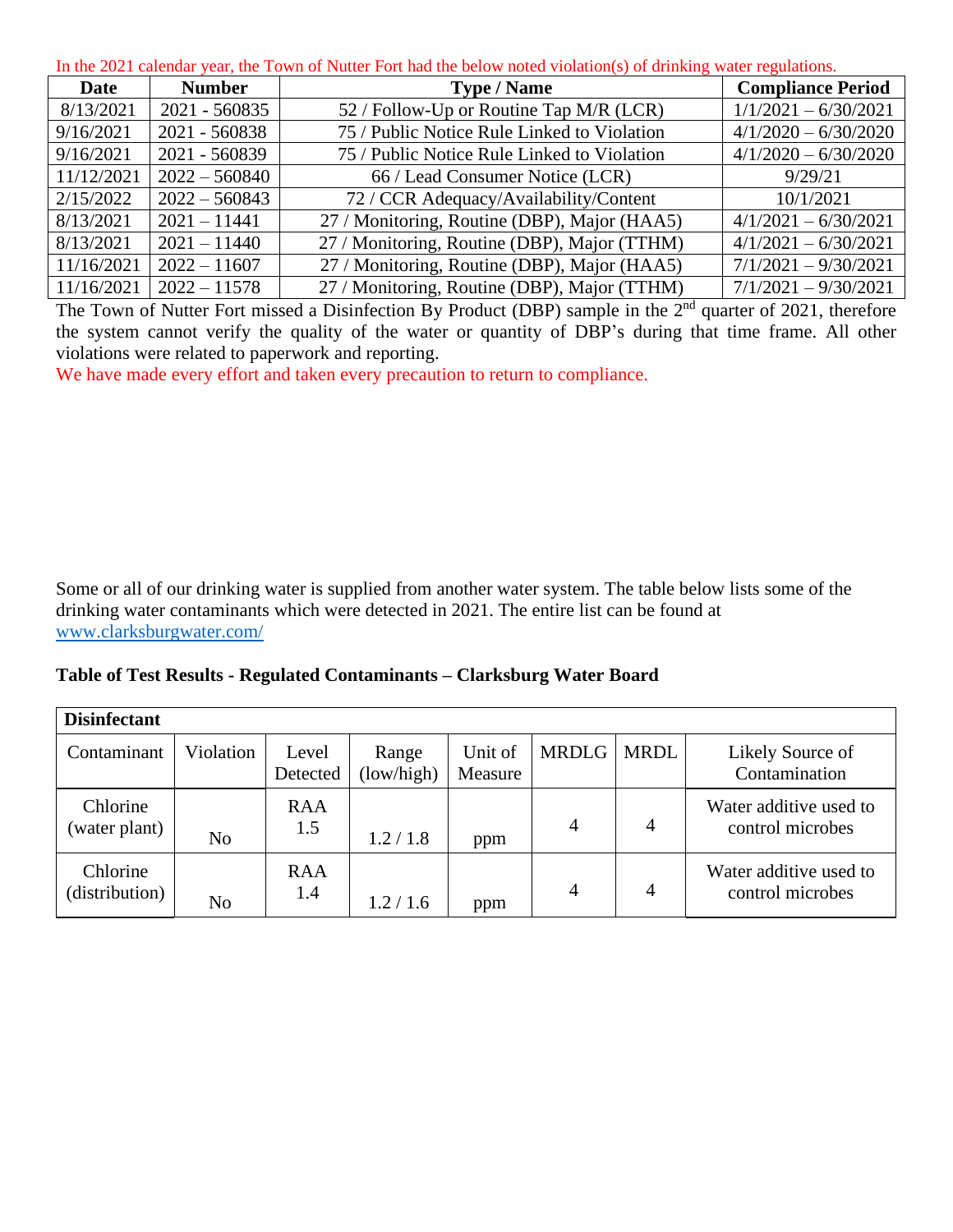| <b>Disinfection Byproducts</b> |                |             |             |         |                |            |                        |
|--------------------------------|----------------|-------------|-------------|---------|----------------|------------|------------------------|
| Contaminant &                  | Violation      | Highest     | Range       | Unit of | <b>MCLG</b>    | <b>MCL</b> | Likely source of       |
| Sample Site                    |                | <b>LRAA</b> | (low/high)  | measure |                |            | Contamination          |
| Haloacetic acids               |                |             |             |         |                |            | By-product of drinking |
| $**(HAA5)$                     | N <sub>o</sub> | 45.825      | 13.8 / 106  | ppb     | $\mathbf{0}$   | 60         | water disinfection     |
| Rich Oil                       |                |             |             |         |                |            |                        |
| Total                          |                |             |             |         |                |            | By-product of drinking |
| trihalomethanes                | N <sub>o</sub> | 51.925      | 22.5/101    | ppb     | $\mathbf{0}$   | 80         | water disinfection     |
| $*$ (TTHMs)                    |                |             |             |         |                |            |                        |
| Rich Oil                       |                |             |             |         |                |            |                        |
| Haloacetic acids               |                |             |             |         |                |            | By-product of drinking |
| (HAA5)                         | N <sub>o</sub> | 39.95       | 27.9/49     | ppb     | $\mathbf{0}$   | 60         | water disinfection     |
| Tri Co. Pit                    |                |             |             |         |                |            |                        |
| Total                          |                |             |             |         |                |            | By-product of drinking |
| trihalomethanes                | N <sub>o</sub> | 66.225      | 30.1 / 118  | ppb     | $\mathbf{0}$   | 80         | water disinfection     |
| $*$ (TTHMs)                    |                |             |             |         |                |            |                        |
| Tri Co. Pit                    |                |             |             |         |                |            |                        |
| Haloacetic acids               |                |             |             |         |                |            | By-product of drinking |
| $**(HAA5)$                     | N <sub>o</sub> | 36.525      | 20.1 / 60.6 | ppb     | $\overline{0}$ | 60         | water disinfection     |
| <b>FBI</b>                     |                |             |             |         |                |            |                        |
| Total                          |                |             |             |         |                |            | By-product of drinking |
| trihalomethanes                | N <sub>o</sub> | 60.125      | 32.7 / 107  | ppb     | $\overline{0}$ | 80         | water disinfection     |
| $*$ (TTHMs)                    |                |             |             |         |                |            |                        |
| <b>FBI</b>                     |                |             |             |         |                |            |                        |
| Haloacetic acids               |                |             |             |         |                |            | By-product of drinking |
| (HAA5)                         | N <sub>o</sub> | 40.575      | 19.7 / 57.4 | ppb     | $\mathbf{0}$   | 60         | water disinfection     |
| Mt. State                      |                |             |             |         |                |            |                        |
| Total                          |                |             |             |         |                |            | By-product of drinking |
| trihalomethanes                | N <sub>o</sub> | 67.0        | 30.6 / 116  | ppb     | $\overline{0}$ | 80         | water disinfection     |
| $*(TTHMs)$                     |                |             |             |         |                |            |                        |
| Mt. State                      |                |             |             |         |                |            |                        |

\*Some people who drink water containing trihalomethanes above the MCL over many years may experience problems with their liver, kidneys, or nervous system, and may have an increased risk of cancer.

\*\* Some people who drink water containing haloacetic acids in excess of the MCL over many years may have an increased risk of cancer.

| <b>Inorganic Contaminants</b> |                |                   |                    |             |                |                                                                                                           |  |  |  |
|-------------------------------|----------------|-------------------|--------------------|-------------|----------------|-----------------------------------------------------------------------------------------------------------|--|--|--|
| Contaminant                   | Violation      | Level<br>Detected | Unit of<br>Measure | <b>MCLG</b> | <b>MCL</b>     | Likely Source of<br>Contamination                                                                         |  |  |  |
| Antimony                      | No             | 0.041             | ppb                | 6           | 6              | Discharge from<br>petroleum refineries;<br>fire retardands;<br>ceramics; electronics;<br>solder           |  |  |  |
| <b>Barium</b>                 | N <sub>o</sub> | 0.032             | ppm                | 2           | $\overline{2}$ | Discharge from<br>drilling wastes,<br>discharge from metal<br>refineries, erosion of<br>natural deposits. |  |  |  |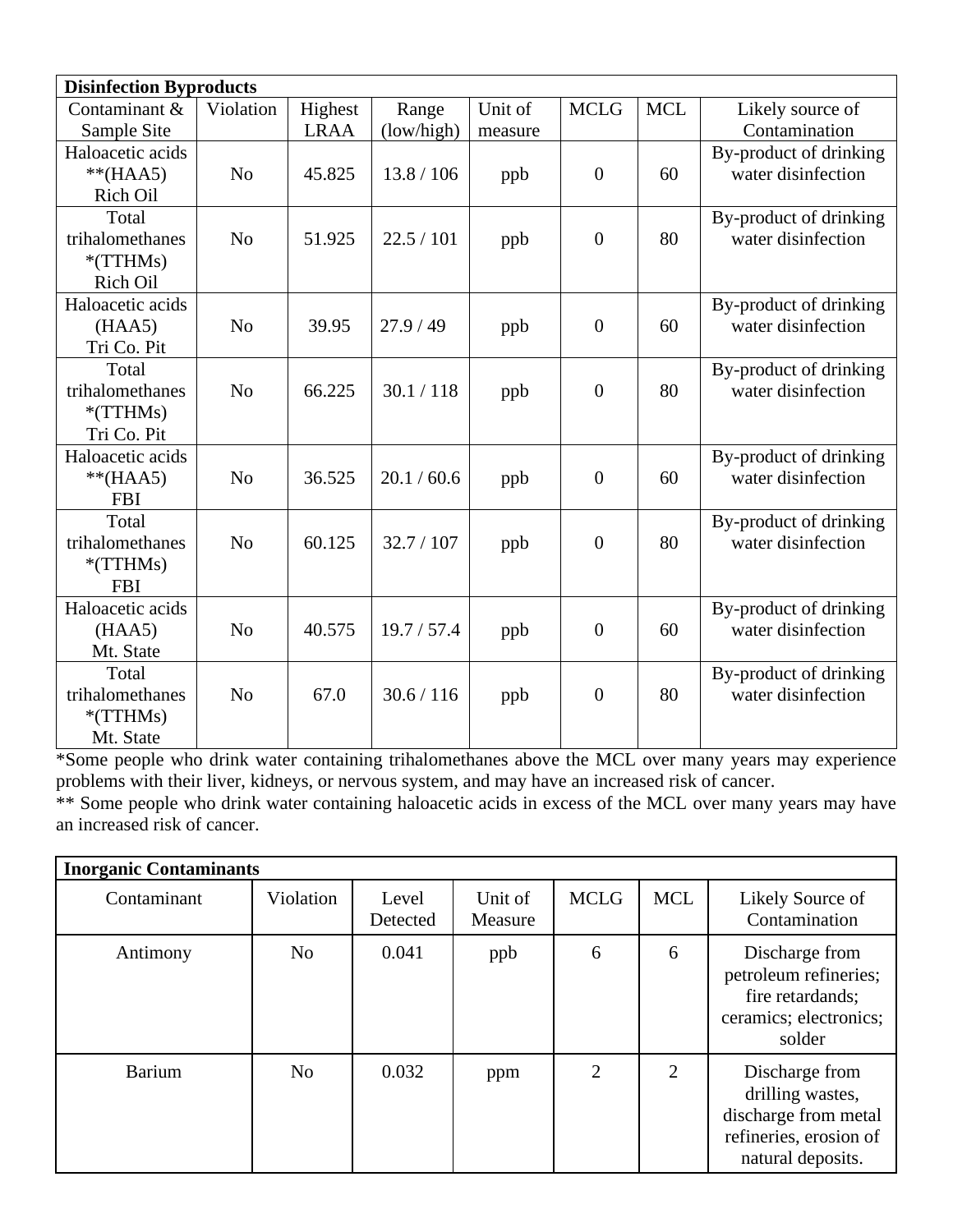| <b>Inorganic Contaminants continued</b> |                |                   |                    |             |                |                                                                                                                                      |  |  |  |
|-----------------------------------------|----------------|-------------------|--------------------|-------------|----------------|--------------------------------------------------------------------------------------------------------------------------------------|--|--|--|
| Chromium                                | N <sub>o</sub> | 0.001             | ppm                | 0.1         | 0.1            | Discharge from steel<br>and pulp mills; erosion<br>of natural deposits                                                               |  |  |  |
| Contaminant                             | Violation      | Level<br>Detected | Unit of<br>Measure | <b>MCLG</b> | <b>MCL</b>     | Likely Source of<br>Contamination                                                                                                    |  |  |  |
| Fluoride                                | N <sub>o</sub> | 0.75              | ppm                | 4           | $\overline{4}$ | Erosion of natural<br>deposits; water<br>additive that promotes<br>strong teeth; discharge<br>from aluminum and<br>fertilizer plants |  |  |  |
| Nitrate                                 | N <sub>o</sub> | 0.27              | ppm                | 10          | 10             | Runoff from fertilizer<br>use; erosion of natural<br>deposits                                                                        |  |  |  |
| Selenium                                | N <sub>o</sub> | 0.00065           | ppm                | 0.05        | 0.05           | Discharge from<br>petroleum and metal<br>refineries; erosion of<br>natural deposits;<br>discharge from mines                         |  |  |  |

National Secondary Drinking Water Regulations are non-enforceable guidelines regarding contaminants that may cause cosmetic effects (such as skin or tooth discoloration) or aesthetic effects (such as taste, odor, or color) in drinking water. EPA recommends secondary standards to water systems but does not require systems to comply.

| <b>Secondary Contaminants</b> |                |                    |             |  |  |  |  |  |
|-------------------------------|----------------|--------------------|-------------|--|--|--|--|--|
| .`ontamınant                  | Level Detected | Unit of<br>Measure | <b>SMCL</b> |  |  |  |  |  |
| Sulfate                       | 90.9           | ppm                | 250         |  |  |  |  |  |

| <b>Radionuclides</b> |           |          |         |             |            |                      |
|----------------------|-----------|----------|---------|-------------|------------|----------------------|
|                      |           | Level    | Unit of |             |            | <b>Likely Source</b> |
| Contaminant          | Violation | Detected | Measure | <b>MCLG</b> | <b>MCL</b> | of Contaminant       |
| Gross Alpha,         |           |          |         |             |            | Erosion of           |
| Excluding            | No        | 0.086    | pCi/L   |             | $15$ pCi/L | natural deposits     |
| Radon & U            |           |          |         |             |            |                      |